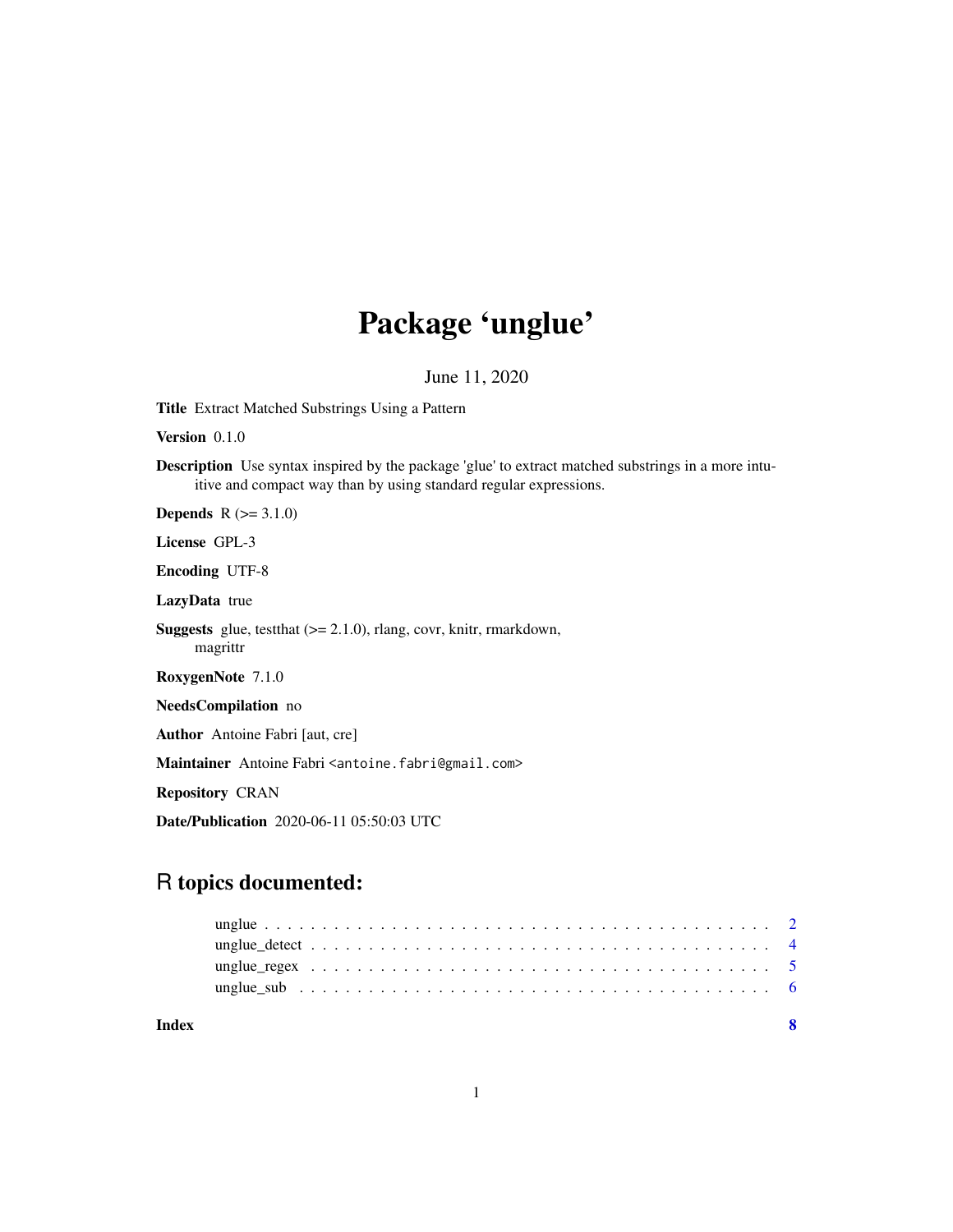<span id="page-1-0"></span>unglue *unglue*

### Description

The functions unglue\_data(), unglue(), unglue\_vec() and unglue\_unnest() extract matched substrings using a syntax inspired from glue::glue(). Simple cases don't require regex knowledge at all.

#### Usage

```
unglue(x, patterns, open = "{\}, close = "}", convert = FALSE, multiple = NULL)
unglue_data(
  x,
  patterns,
  open = "{\cdot}",
  close = "}",
  convert = FALSE,multiple = NULL,
  na = NA_character_
\mathcal{L}unglue_vec(
  x,
  patterns,
  var = 1,
  open = \frac{1}{n} {",
  close = "}",
  convert = FALSE,multiple = NULL,
  na = NA_character_
\mathcal{L}unglue_unnest(
  data,
  col,
  patterns,
  open = "{",
  close = "}",
  remove = TRUE,
  convert = FALSE,
  multiple = NULL,
  na = NA_character_
\mathcal{L}
```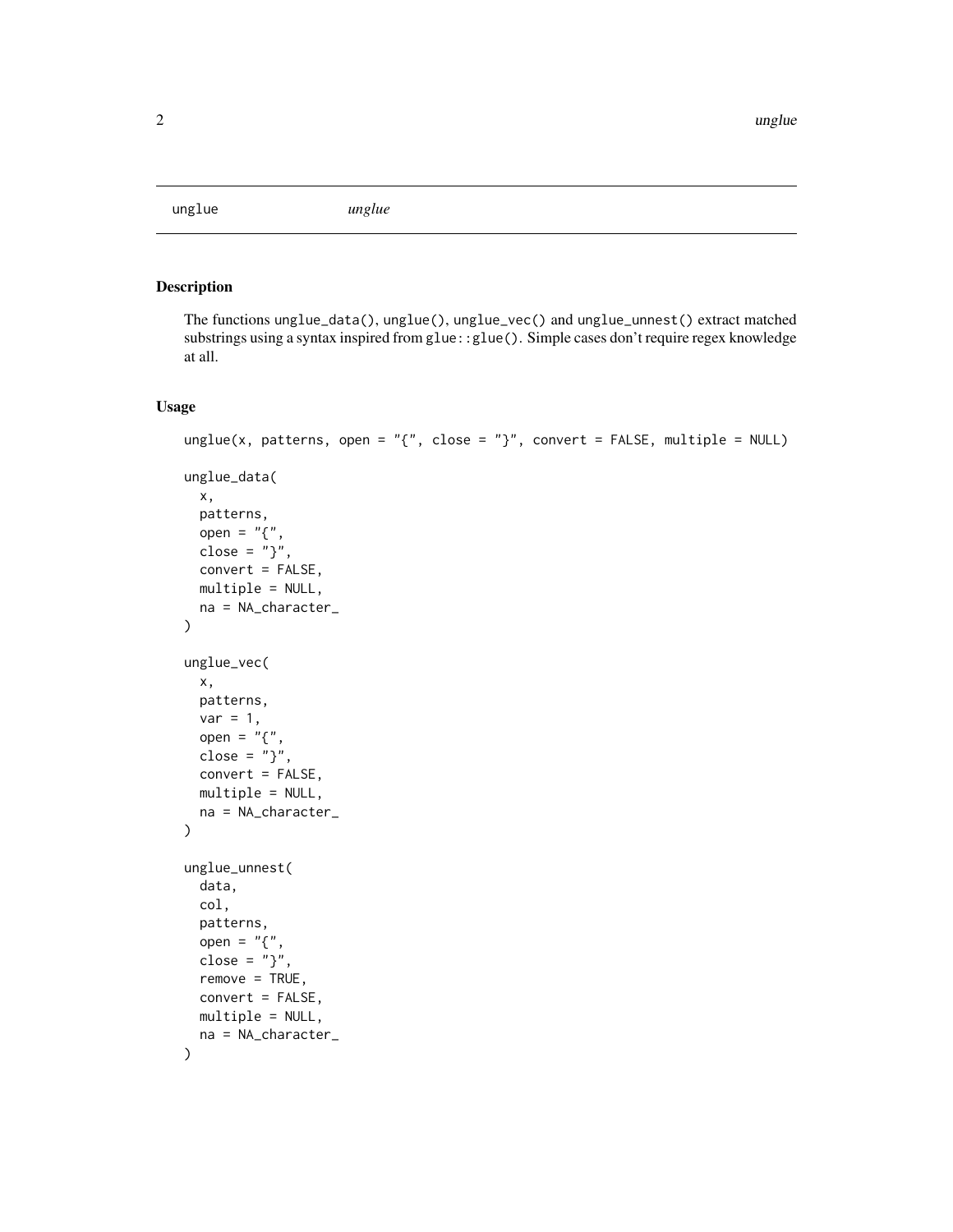#### unglue 3

#### **Arguments**

| $\times$ | a character vector to unglue.                                                                                                                                                                                                                                                                                                                     |
|----------|---------------------------------------------------------------------------------------------------------------------------------------------------------------------------------------------------------------------------------------------------------------------------------------------------------------------------------------------------|
| patterns | a character vector or a list of character vectors, if a list, items will be pasted<br>using an empty separator $("")$ .                                                                                                                                                                                                                           |
| open     | The opening delimiter.                                                                                                                                                                                                                                                                                                                            |
| close    | The closing delimiter.                                                                                                                                                                                                                                                                                                                            |
| convert  | If TRUE, will convert columns of output using utils:: type.convert() with<br>parameter as . is = TRUE, alternatively, can be a converting function, such as<br>readr:: type_convert. Formula notation is supported if the package rlang is<br>installed, so things like convert = $\sim$ type_convert(., numerals = "warn.loss")<br>are possible. |
| multiple | The aggregation function to use if several subpatterns are named the same, by<br>default no function is used and subpatterns named the same will match the same<br>value. If a function is provided it will be fed the conflicting values as separate<br>arguments. Formula notation is supported if the package rlang is installed.              |
| na       | string to use when there is no match                                                                                                                                                                                                                                                                                                              |
| var      | for unglue_vec(), the numeric index or the name of the subpattern to extract<br>from                                                                                                                                                                                                                                                              |
| data     | a data frame.                                                                                                                                                                                                                                                                                                                                     |
| col      | column containing the character vector to extract values from.                                                                                                                                                                                                                                                                                    |
| remove   | whether to remove the column col once extraction is performed                                                                                                                                                                                                                                                                                     |

#### Details

Depending on the task you might want:

- unglue\_data() to return a data frame from a character vector, just as glue::glue\_data() does in reverse
- unglue() to return a list of data frames containing the matches
- unglue\_vec() to extract one value by element of x, chosen by index or by name.
- unglue\_unnest() to extract value from a column of a data frame to new columns

To build the relevant regex pattern special characters will be escaped in the input pattern and the subpatterns will be replaced with  $(*?)$  if in standard "{foo}" form. An alternate regular expression can be provided after = so that "{foo=\\d}" will be translated into "(\\d)".

Sometimes we might want to use regex to match a part of the text that won't be extracted, in these cases we just need to omit the name as in " $\{\neq\ldots\}$ ".

unglue\_unnest()'s name is a tribute to tidyr::unnest() because unglue\_unnest(data,col,patterns) returns a similar output as dplyr::mutate(data,unglued = unglue(col,patterns)) %>% tidyr::unnest() (without requiring any extra package). It is also very close to tidyr::extract() and efforts were made to make the syntax consistent with the latter.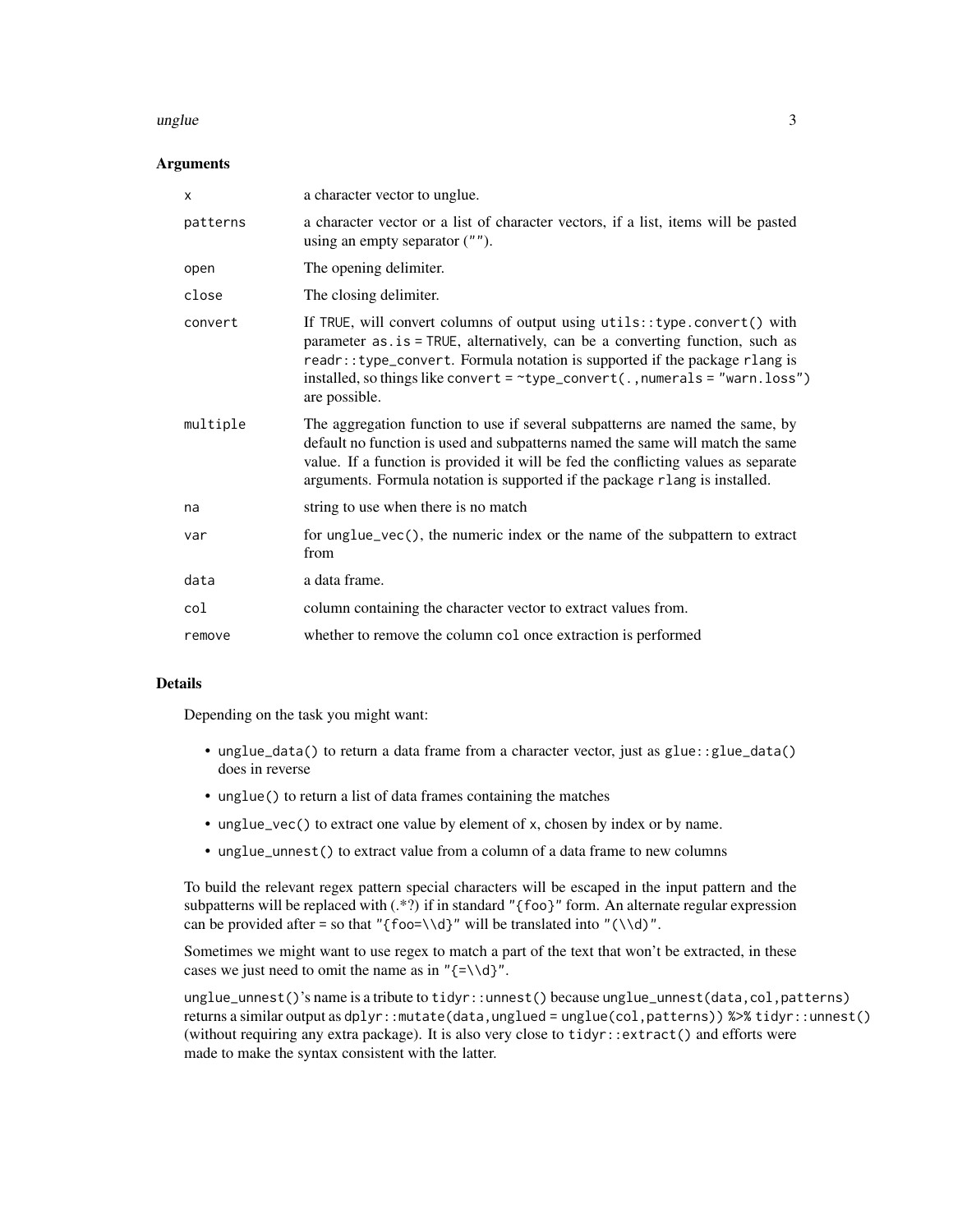#### <span id="page-3-0"></span>Value

For unglue()a list of one row data frames, for unglue\_data a data frame, for unglue\_unnest the data frame input with additional columns built from extracted values, for unglue\_vec an atomic vector.

#### Examples

```
# using an awample from ?glue::glue
if(require(magrittr) && require(glue)) {
 glued_data <- mtcars %>% glue_data("{rownames(.)} has {hp} hp")
 unglue_data(glued_data, "{rownames(.)} has {hp} hp")
}
facts <- c("Antarctica is the largest desert in the world!",
"The largest country in Europe is Russia!",
"The smallest country in Europe is Vatican!"
"Disneyland is the most visited place in Europe! Disneyland is in Paris!",
"The largest island in the world is Green Land!")
facts_df \leftarrow data.frame(id = 1:5, facts)patterns <- c("The {adjective} {place_type} in {bigger_place} is {place}!",
            "{place} is the {adjective} {place_type=[^ ]+} in {bigger_place}!{=.*}")
unglue_data(facts, patterns)
sentences <- c("666 is [a number]", "foo is [a word]",
              "42 is [the answer]", "Area 51 is [unmatched]")
patterns <- c("{number=\\d+} is [{what}]", "{word=\\D+} is [{what}]")
unglue_data(sentences, patterns)
unglue_unnest(facts_df, facts, patterns)
unglue_unnest(facts_df, facts, patterns, remove = FALSE)
```
unglue\_detect *Detect if strings are matched by a set of unglue patterns*

#### Description

Returns a logical indicating whether input strings were matched by one or more patterns

#### Usage

```
unglue_detect(
 x,
 patterns,
 open = "{",
  close = "\}.
 convert = FALSE,
  multiple = NULL
)
```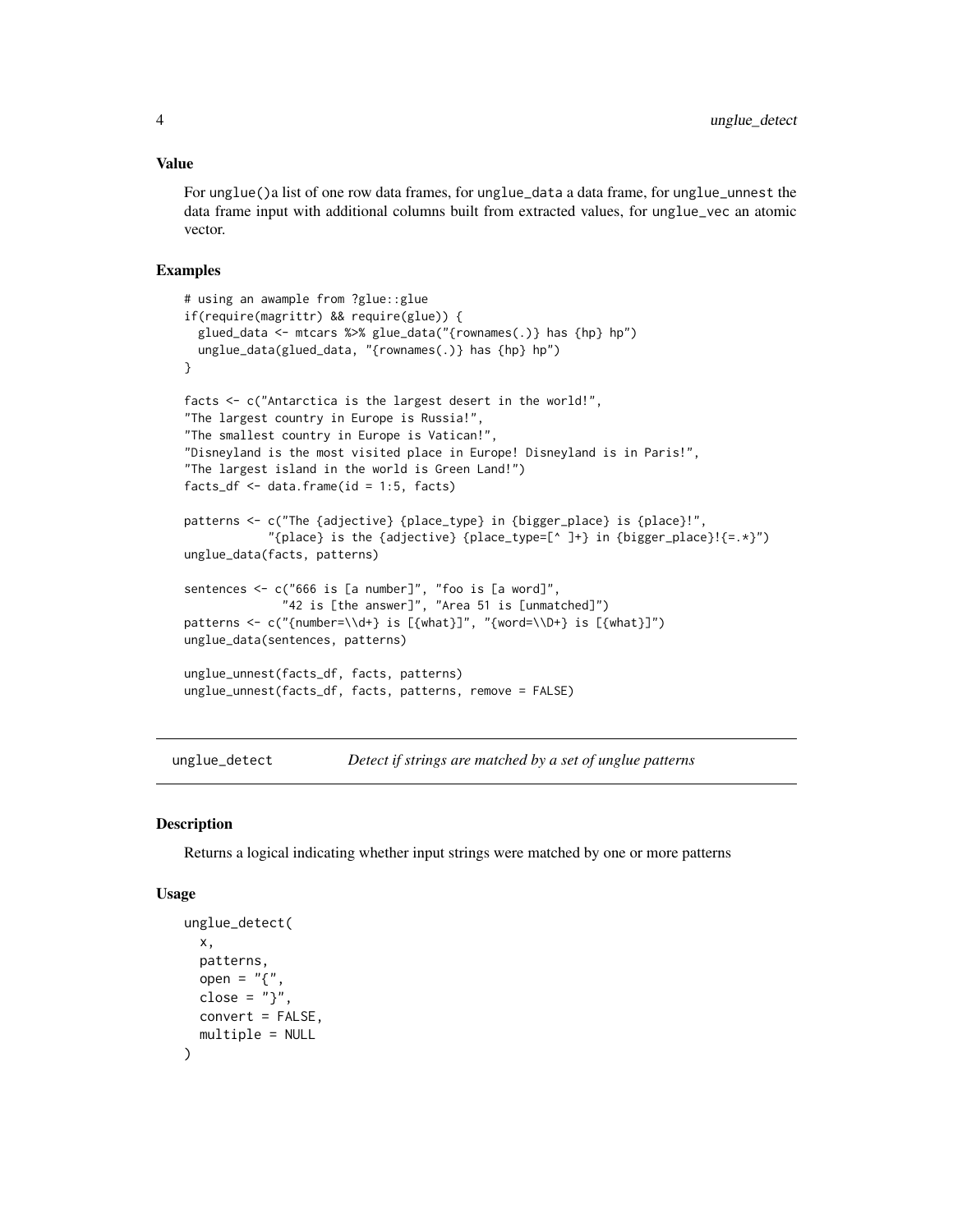# <span id="page-4-0"></span>unglue\_regex 5

#### Arguments

| $\mathsf{x}$ | a character vector to unglue.                                                                                                                                                                                                                                                                                                                       |
|--------------|-----------------------------------------------------------------------------------------------------------------------------------------------------------------------------------------------------------------------------------------------------------------------------------------------------------------------------------------------------|
| patterns     | a character vector or a list of character vectors, if a list, items will be pasted<br>using an empty separator $("")$ .                                                                                                                                                                                                                             |
| open         | The opening delimiter.                                                                                                                                                                                                                                                                                                                              |
| close        | The closing delimiter.                                                                                                                                                                                                                                                                                                                              |
| convert      | If TRUE, will convert columns of output using utils:: type.convert() with<br>parameter as is = TRUE, alternatively, can be a converting function, such as<br>readr:: type_convert. Formula notation is supported if the package rlang is<br>installed, so things like convert = $\text{type\_convert}($ ., numerals = "warn.loss")<br>are possible. |
| multiple     | The aggregation function to use if several subpatterns are named the same, by<br>default no function is used and subpatterns named the same will match the same<br>value. If a function is provided it will be fed the conflicting values as separate<br>arguments. Formula notation is supported if the package rlang is installed.                |

#### Value

a vector of logical.

#### Examples

```
sentences <- c("666 is [a number]", "foo is [a word]",
               "42 is [the answer]", "Area 51 is [unmatched]")
patterns <- c("{number=\\d+} is [{what}]", "{word=\\D+} is [{what}]")
unglue_detect(sentences, patterns)
```
unglue\_regex *Converts unglue pattern to regular regex pattern*

#### Description

Transforms a vector of patterns given in the unglue format to a vector of proper regex (PCRE) patterns (so they can for instance be used with functions from other packages).

#### Usage

```
unglue_regex(
  patterns,
  open = \overline{''}{",
  close = "}",
  use_multiple = FALSE,
  named_capture = FALSE,
  attributes = FALSE
\mathcal{L}
```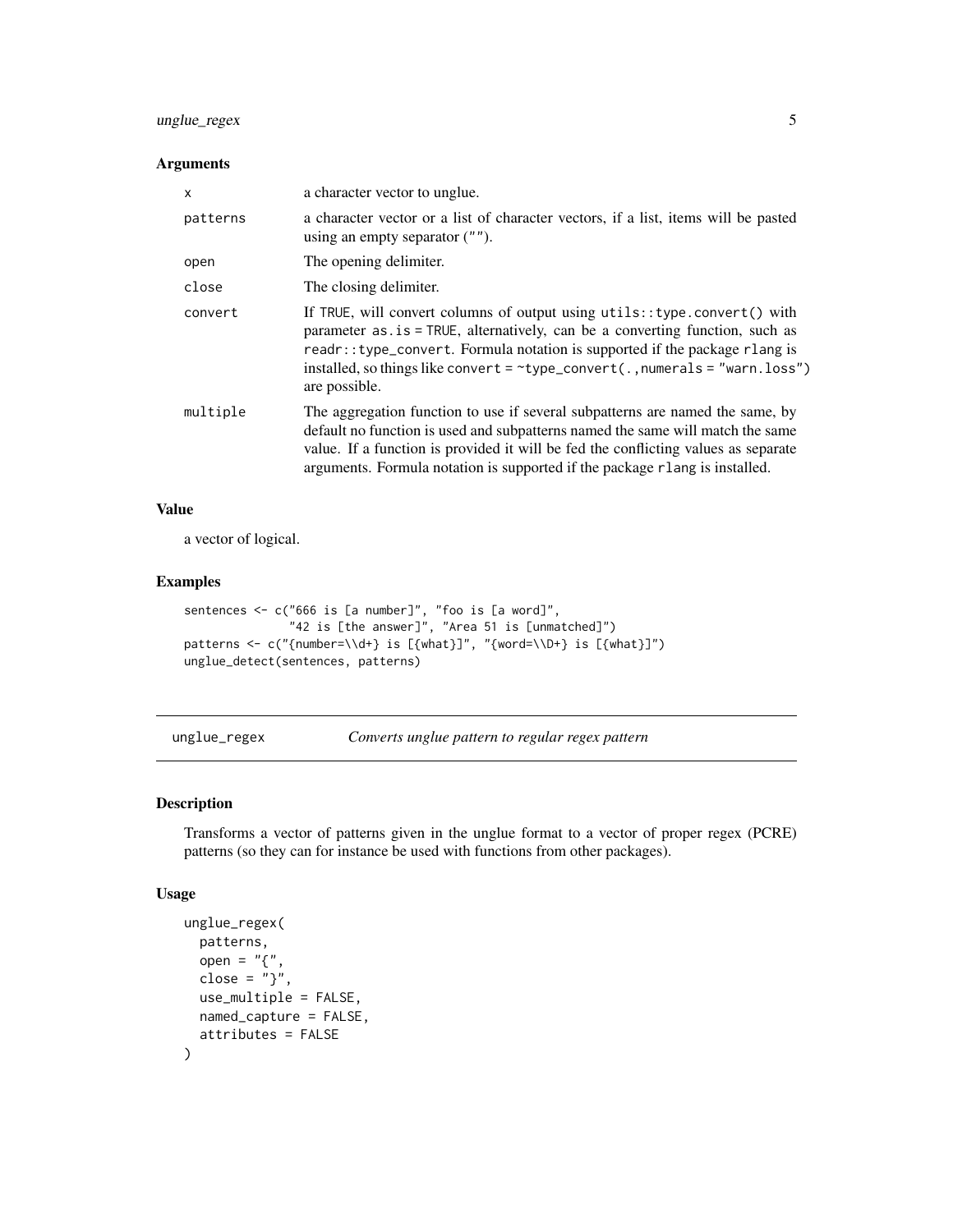# <span id="page-5-0"></span>Arguments

| patterns      | a character vector or a list of character vectors, if a list, items will be pasted<br>using an empty separator $("")$ . |
|---------------|-------------------------------------------------------------------------------------------------------------------------|
| open          | The opening delimiter.                                                                                                  |
| close         | The closing delimiter.                                                                                                  |
| use_multiple  | whether we should consider that duplicate labels can match different substrings.                                        |
| named_capture | whether to incorporate the names of the groups in the output regex                                                      |
| attributes    | whether to give group attributes to the output                                                                          |

# Value

a character vector.

#### Examples

```
patterns <- c("{number=\\d+} is [{what}]", "{word=\\D+} is [{what}]")
unglue_regex(patterns)
```
unglue\_sub *unglue\_sub*

# Description

substitute substrings using strings or replacement functions

# Usage

```
unglue_sub(x, patterns, repl, open = ''{'}, close = ''}")
```
# Arguments

| x        | character vector                                                                                                        |
|----------|-------------------------------------------------------------------------------------------------------------------------|
| patterns | a character vector or a list of character vectors, if a list, items will be pasted<br>using an empty separator $("")$ . |
| repl     | function to apply on matched substrings, formula (if package rlang is installed),<br>substring, or named list of such.  |
| open     | The opening delimiter.                                                                                                  |
| close    | The closing delimiter.                                                                                                  |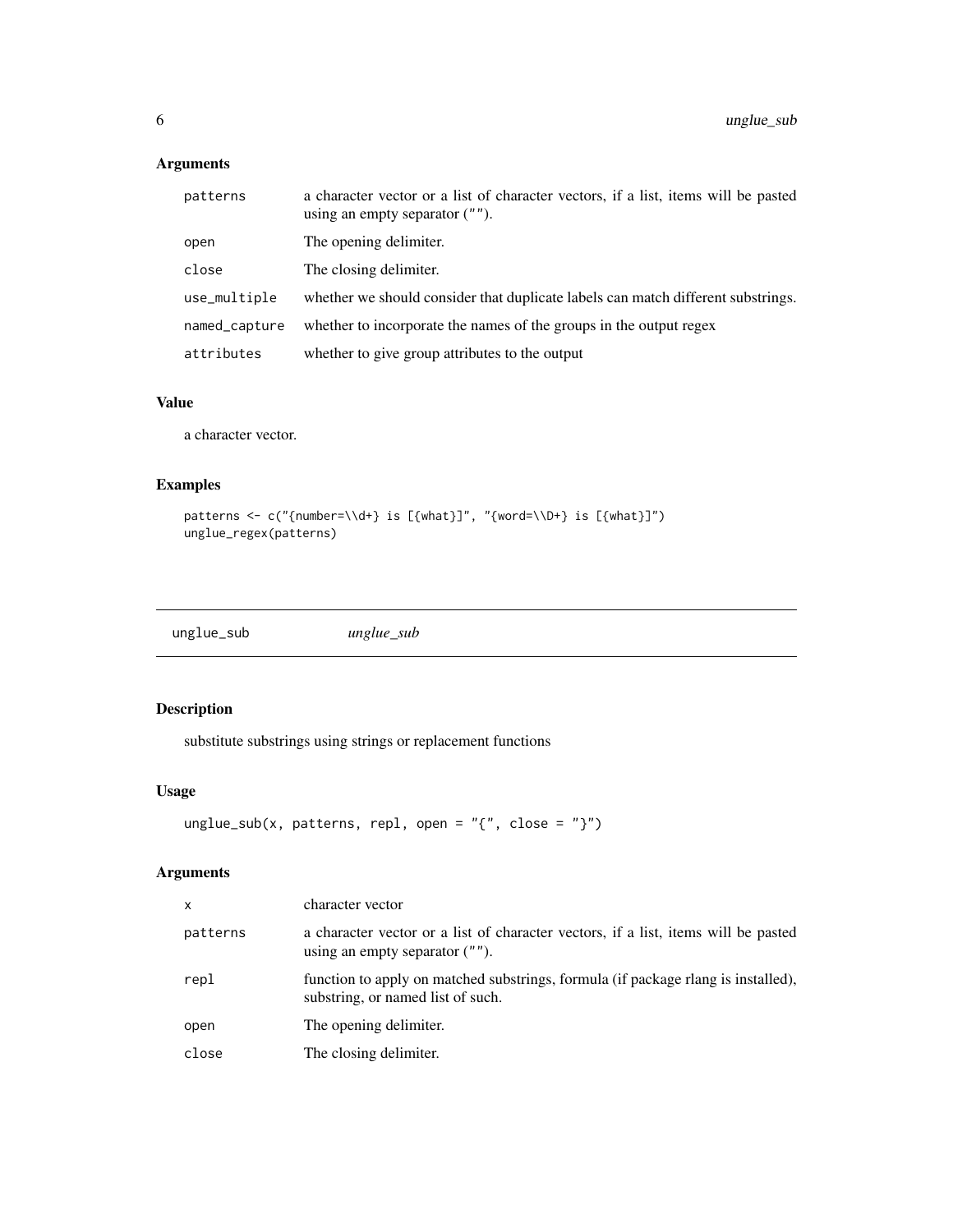#### unglue\_sub

# Examples

```
unglue_sub(
 c("a and b", "foo or bar"),
  c("{x} and {y}", "{x} or {z}"),
  "XXX")
unglue_sub(
  c("a and b", "foo or bar"),
  c("{x} and {y}", "{x} or {z}"),
  toupper)
unglue_sub(
 c("a and b", "foo or BAR"),
 c("{x} and {y}", "{x} or {z}"),
 list(x= "XXX", y = tower, z = tolower))
```